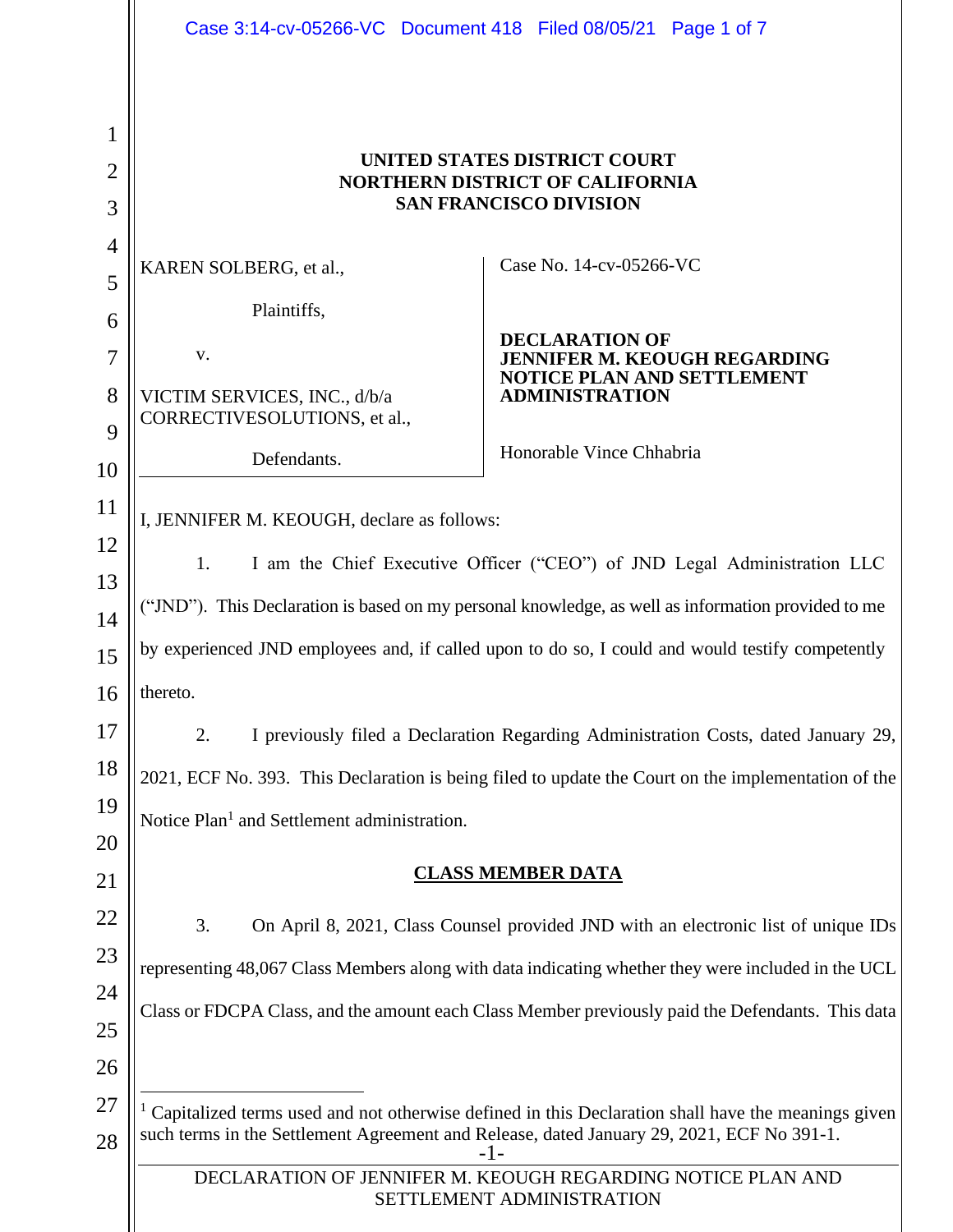### Case 3:14-cv-05266-VC Document 418 Filed 08/05/21 Page 2 of 7

4 supplemented the names, last known mailing addresses, email addresses, and telephone numbers, to the extent available, of these Class Members that JND previously received to issue notice of pendency. Named Plaintiff Narisha Bonakdar was also added to the Class Member list resulting in 48,068 Class Members to issue Settlement Notice on May 10, 2021 ("Initial Class Member Notice List").

4. In addition, on June 10, 2021, JND received a second electronic list containing 2,405 additional Class Members for JND to issue Settlement Notice ("Supplemental Class Member Notice List"). The Supplemental Class Member Notice List contained the same data fields provided to JND in the Initial Class Member Notice List.

5. JND loaded both the Initial and Supplemental Class Member Notice Lists into a dedicated Settlement database. A unique Claimant ID was assigned to each Class Member to identify that Class Member throughout the Settlement administration process. In total, the Initial and Supplemental Class Member Notice Lists contained 50,473 Class Members to issue Settlement Notice. 6. Prior to sending Mail Settlement Notices, JND updated Class Member mailing address

information using data from the National Change of Address ("NCOA") database.<sup>2</sup>

17

18

19

20

21

22

23

1

2

3

5

6

7

8

 $\overline{Q}$ 

10

11

12

13

14

15

16

# **SETTLEMENT EMAIL NOTICE**

7. Per Paragraph 7 of the Order Approving Notice of a Proposed Class Action Settlement as Modified, dated March 31, 2021, ECF No. 406 ("Preliminary Approval Order") JND commenced Settlement Email Notice on May 10, 2021 to 19,450 Class Members on the Initial Class Member Notice List with 19,480 email addresses. A representative sample of the Settlement Email Notice is attached as Exhibit A.

- 24
- 25

<sup>-2-</sup> 26 27 28  $2$  The NCOA database is the official United States Postal Service ("USPS") technology product which makes changes of address information available to mailers to help reduce undeliverable mail pieces before mail enters the mail stream. This product is an effective tool to update address changes when a person has completed a change of address form with the USPS. The address information is maintained in the database for 48 months.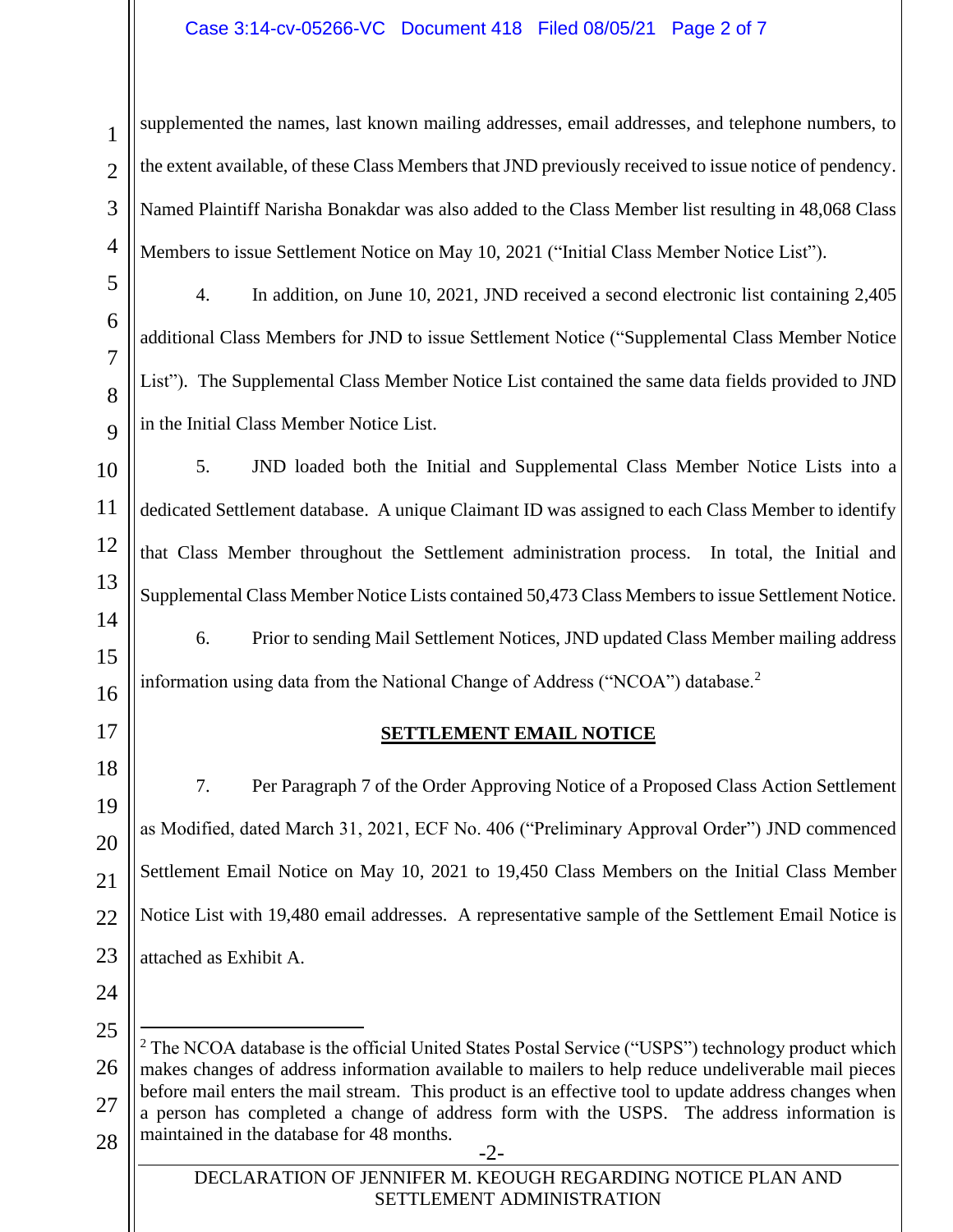1 2 3 8. Of the 19,450 Class Members sent Settlement Email Notice on the Initial Class Member Notice List, 12,236 or 63% were deemed delivered and 7,214 or 37% were deemed undeliverable.

9. In addition, at the direction of Class Counsel, JND commenced Settlement Email Notice on June 14, 2021 to 1,383 Class Members on the Supplemental Class Member Notice List with 1,388 email addresses.

10. Of the 1,383 Class Members sent Settlement Email Notice on the Supplemental Class Member Notice List, 1,191 or 86% were deemed delivered and 192 or 14% were undeliverable.

10 11 12 11. In total, of the 20,833 Class Members sent Initial and Supplemental Class Member Settlement Email Notices, 13,427 or 64% have been deemed delivered and 7,406 or 36% have been deemed undeliverable.

**SETTLEMENT MAIL NOTICE**

12. Per Paragraph 7 of the Preliminary Approval Order, JND sent a Settlement Mail Notice on May 10, 2021 by USPS first class mail, postage pre-paid, to 28,615 Class Members on the Initial Class Member Notice List, with 29,016 mailing addresses, without a valid email address. In addition, JND sent a Settlement Mail Notice to the 7,214 Class Members on the Initial Class Member Notice List whose Settlement Email Notice was returned undeliverable. A representative sample of the Settlement Mail Notice is attached as Exhibit B.

13. As of August 3, 2021, 5,065 Initial Class Member Notice List Mail Notices have been returned to JND as undeliverable. Of these 5,065 undeliverable Mail Notices, 208 were forwarded to an updated address provided by the USPS. For the remaining 4,857, JND conducted an advanced address search, received an updated address for 2,836 Class Member addresses, and remailed the Settlement Mail Notice.

-3-

4

5

6

7

8

 $\overline{Q}$ 

13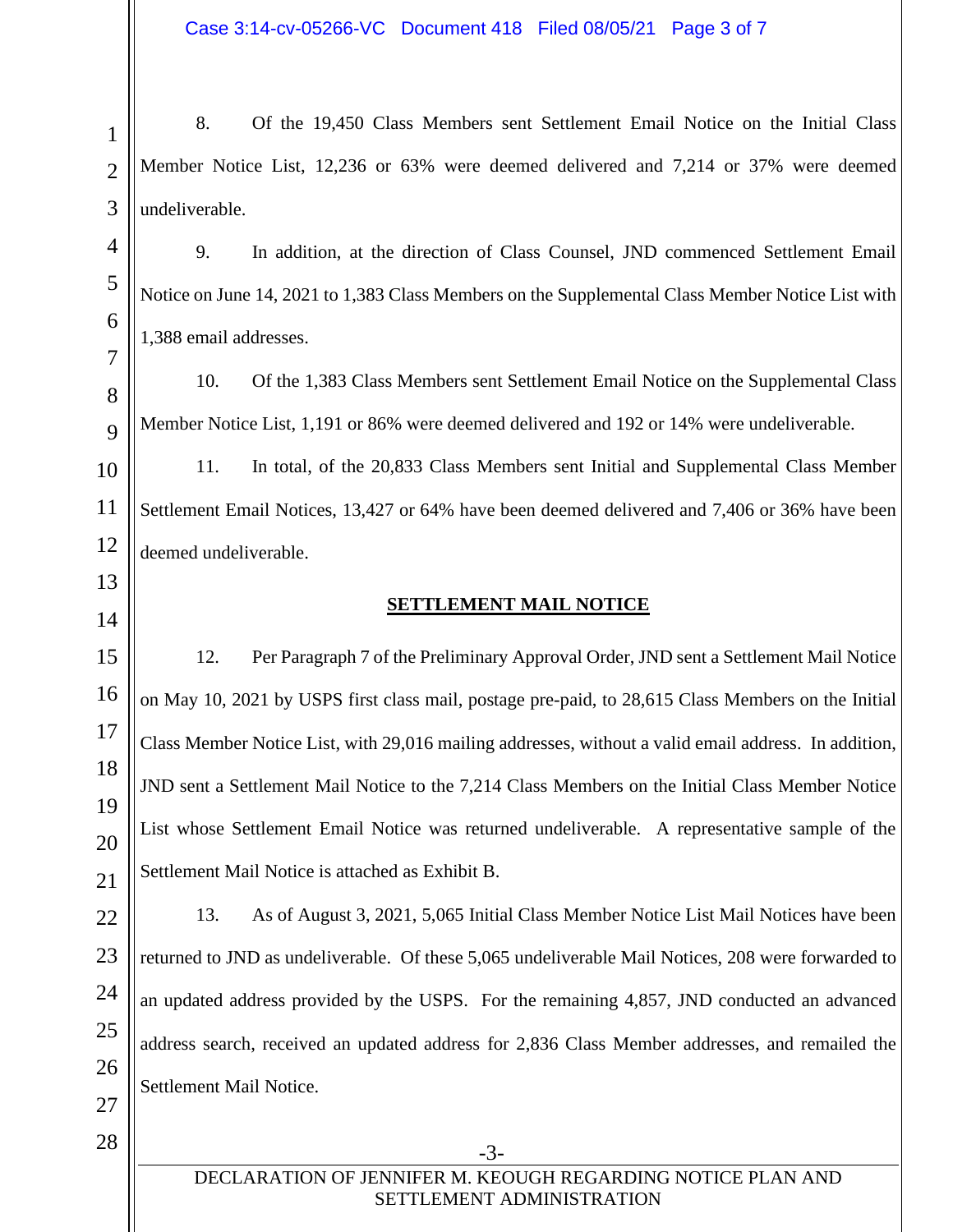14. In addition, at the direction of Class Counsel, JND sent Settlement Mail Notice on June 14, 2021 by USPS first class mail, postage pre-paid, to the 1,022 Class Members on the Supplemental Class Member Notice List, with 1,026 mailing addresses on file, without a valid email address. Additionally, JND sent a Settlement Mail Notice to the 192 Class Members on the Supplemental Class Member Notice List whose Email Notice was returned undeliverable.

15. As of August 3, 2021, 212 Supplemental Class Member Notice List Settlement Mail Notices have been returned to JND as undeliverable. Of these 212, one was returned with an updated address provided by the USPS. For the remaining 195 that were received on or before July 9, 2021 (the original claims deadline), JND conducted an advanced address search and received updated address information for 115 Class Members.

16. Pursuant to the Court's Stipulated Motion and Order to Approve Supplemental Notice and Extend Claim Filing, dated July 14, 2021, ECF 415, JND revised the Mail Notice to reflect extended claim, exclusion and objection filing deadlines of August 16, 2021 ("Supplemental Mail Notice"). On July 16, 2021, JND mailed the Supplemental Mail Notice to the 116 Supplemental Class Member Notice List Class Members with updated addresses. A representative sample of the Supplemental Postcard Notice is attached as Exhibit C.

17. As of August 3, 2021, of the Class Members sent 37,043 Initial and Supplemental Class Member Settlement Mail Notices, 33,786 or 91% have been deemed delivered and 3,257 or 9% have been deemed undeliverable.

18. In total, of the 50,473 Class Members on the Initial and Supplemental Class Member Notice Lists, 47,213 or 94% were issued a Settlement Mail or Email Notice that was deemed delivered and 3,260<sup>3</sup> or 6% were issued a Settlement Mail or Email Notice deemed undeliverable.

-4- <sup>3</sup> There were Class Members who were not issued Settlement Mail or Email Notice because there was insufficient email and mail contact information provided in the Initial Class Member Notice List.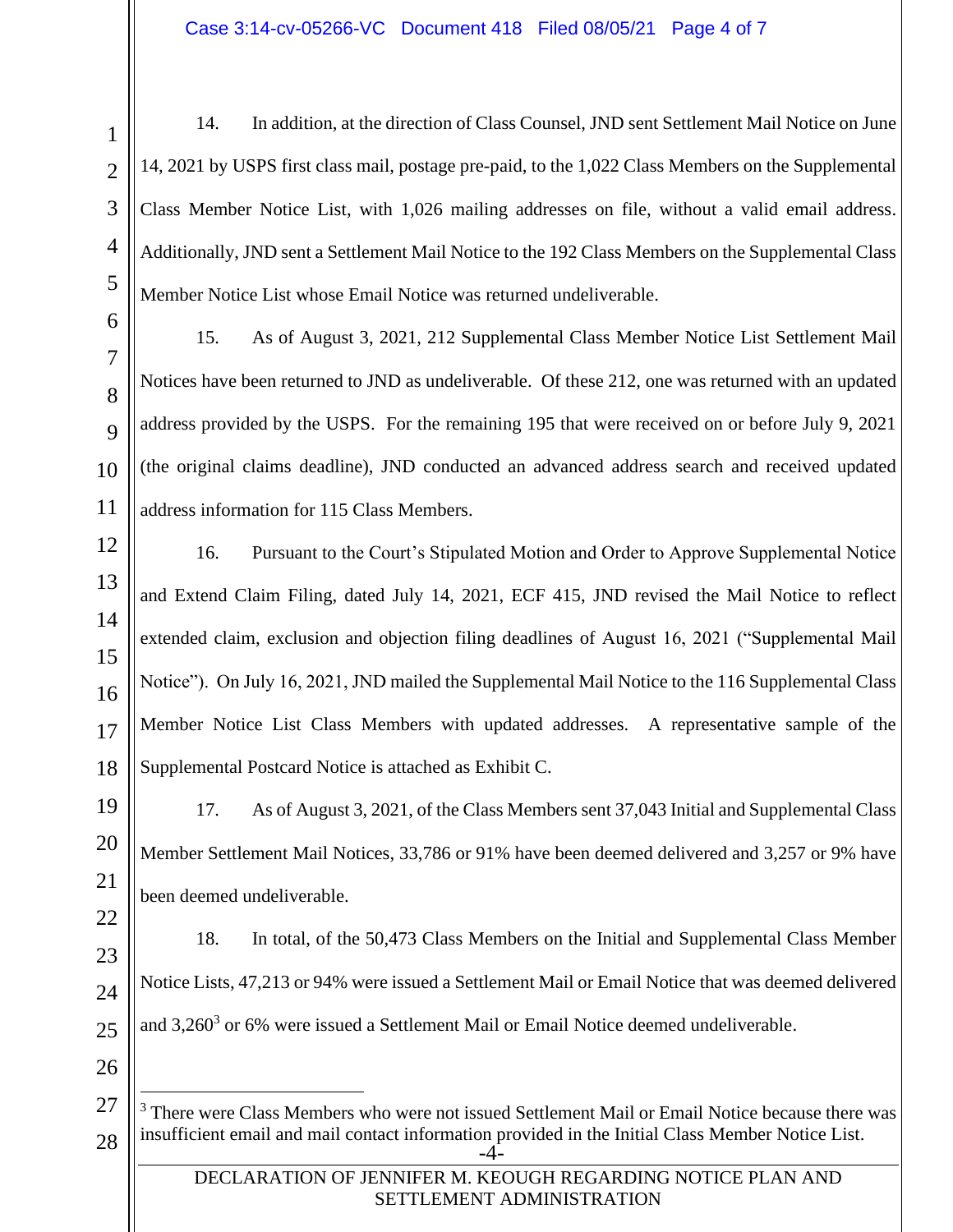11

12

13

14

15

17

23

24

25

26

27

28

### **SETTLEMENT WEBSITE**

16 19. Pursuant to the Preliminary Approval Order, on May 10, 2021, JND updated the dedicated, case-specific website for the above-captioned litigation, www.CheckDiversionClassAction.com, to provide important information about the proposed Settlement. The "Home" page provides a summary of the proposed Settlement, key dates, and an overview of legal rights and options. The "FAQ" page provides answers to frequently asked questions, information about filing a claim, how to request exclusion or objection, the dates and information for relevant Court proceedings, including the Final Approval Hearing, and contact information for JND. The "Important Documents" page provides downloadable PDF copies of important Court documents, including, but not limited to, the Second Amended Complaint, the Settlement Agreement and Release, Preliminary Approval Order, the Motion for Attorneys' Fees, Reimbursement of Litigation Costs, and Service Awards, Mail Notice, and the Claim Form. The "Online Exclusion Form" and "File a Claim" pages, respectively, allow Class Members to file an Exclusion Form or Claim Form through the August 16, 2021 filing deadline. Additionally, Class Members are able to look up the amount they previously paid the Defendants on the "Fee Payment Lookup" page of the Settlement Website.

18 19 20 21 22 20. Between May 10, 2021, when Initial Class Member Email and Mail Settlement Notice was issued, and August 3, 2021, there were a total of 28,072 views of the Settlement Website pages and documents and 7,026 unique visitors to the Settlement Website. JND will continue to update and maintain the Settlement Website throughout the Settlement administration process.

> DECLARATION OF JENNIFER M. KEOUGH REGARDING NOTICE PLAN AND SETTLEMENT ADMINISTRATION

-5-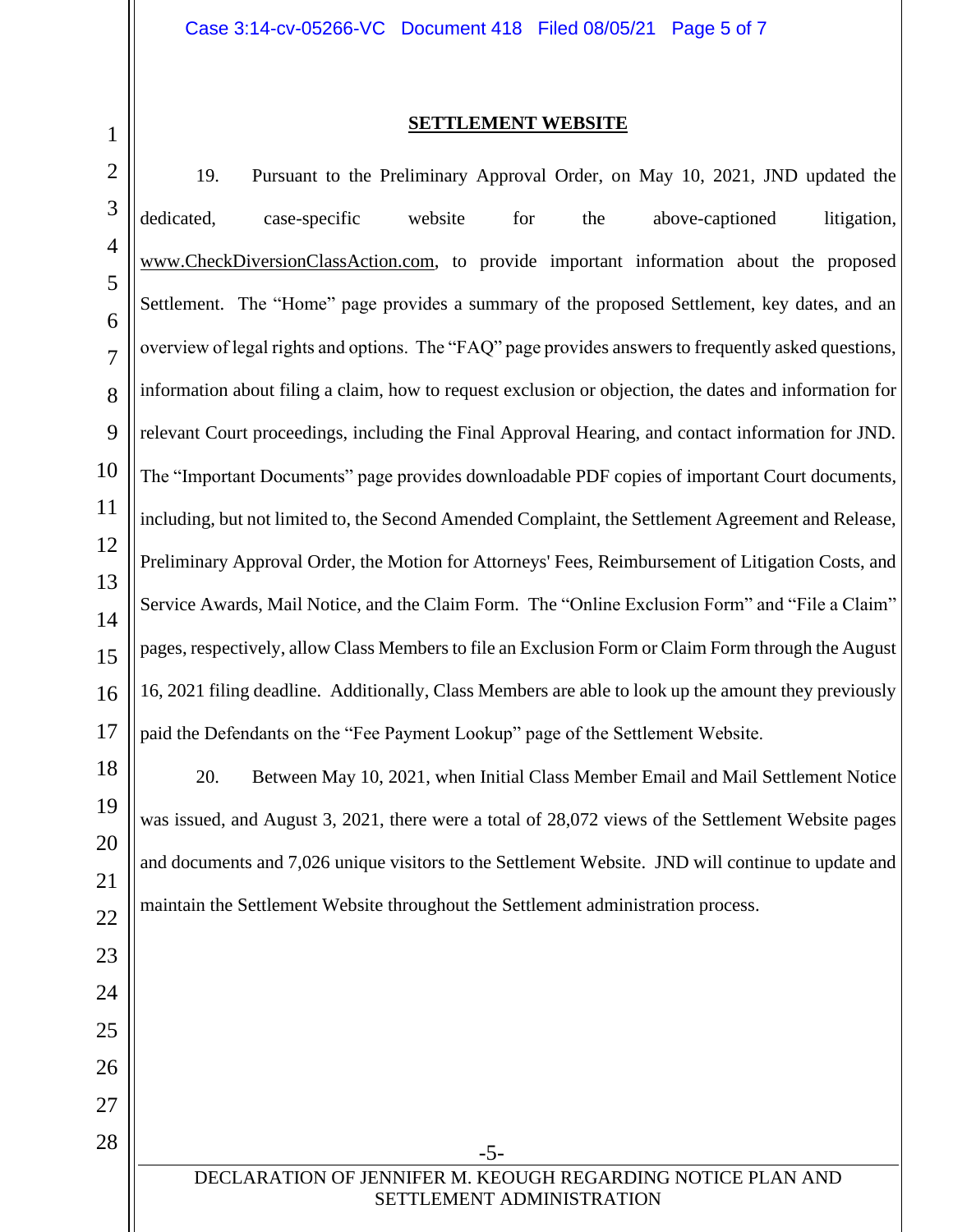1

### **EXCLUSIONS RECEIVED**

-6- DECLARATION OF JENNIFER M. KEOUGH REGARDING NOTICE PLAN AND SETTLEMENT ADMINISTRATION 2 3 4 5 6 7 8 9 10 11 12 13 14 15 16 17 18 19 20 21 22 23 24 25 26 27 28 21. Email and Mail Settlement Notices informed Class Members who wanted to exclude themselves from the Settlement ("opt-out") that they must do so by submitting an exclusion request electronically on the Settlement website or by mailing an exclusion letter to JND, postmarked on or before the August 16, 2021 Opt-Out Deadline. Per the Settlement Agreement and Settlement Website Settlement Notice, the exclusion request must be signed and include the Class Member's full name, address, and a request to be removed as a Class Member. 22. As of the date of this Declaration, JND has received two timely and valid exclusion requests submitted electronically through the Settlement Website. A list of the timely and valid exclusions is attached as Exhibit D. **OBJECTIONS** 23. Email and Mail Settlement Notices informed Class Members who wanted to object to the Settlement that they must do so by filing a written objection with the Court by the August 16, 2021 Objection Deadline. Per the Preliminary Approval Order, the written objection should include the case name and number, the objector's name, address, and telephone number, and the reason(s) for the objection. 24. As of August 3, 2021, no Settlement objections have been filed. **CLAIMS RECEIVED** 25. Settlement Email and Mail Notices informed Class Members that they can submit a claim online through the Settlement Website or by mail using the downloadable Claim Form available on the Settlement Website by the August 16, 2021 Claim Deadline. A copy of the Settlement Website Claim Form is attached as Exhibit E.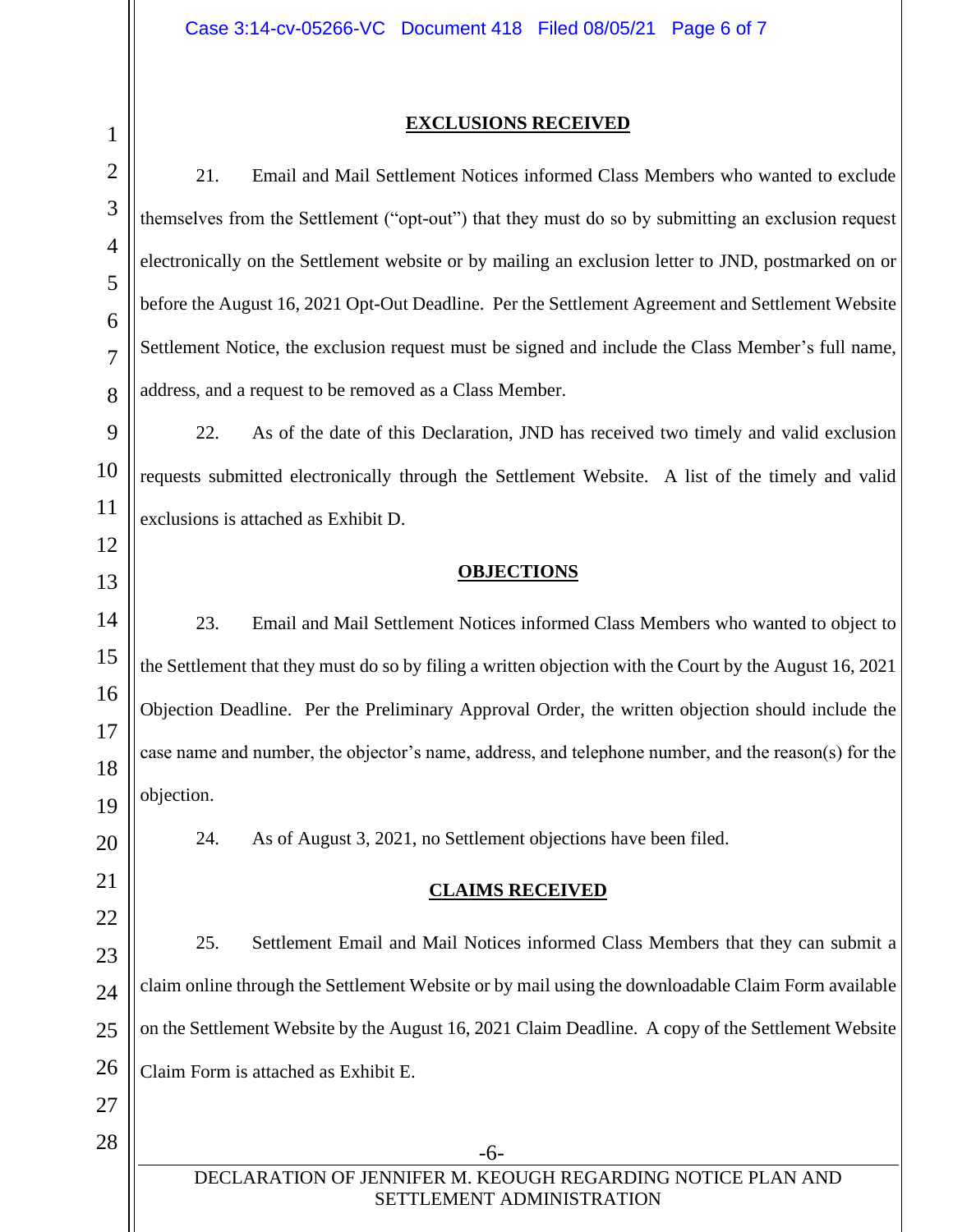1 2 3 26. As of August 3, 2021, JND has received a total of 2,533 Claim Forms (2,038 received online and 495 received by mail). Of the 2,533 claims, 1,965 were matched to Class Member records and 568 are currently being processed.

27. JND continues to receive and review Claim Forms and solicit feedback from the Parties. Accordingly, the number of claims received and validated will change prior to Settlement benefit distribution.

# **SETTLEMENT ADMINISTRATION AND NOTICE OF PENDENCY FEES AND EXPENSES**

28. JND has performed its responsibilities as set forth in the Settlement Agreement and Preliminary Approval Order. As of June 30, 2021, JND has billed \$62,639.13 in Settlement administration fees and expenses. JND's costs have exceeded its original estimate due to the supplemental data processing and noticing efforts described in this Declaration.

29. In addition to its Settlement administration fees and expenses, JND incurred \$46,768.68 in notice administration fees and expenses in performing its responsibilities associated with the notice of pendency of class certification.

30. JND will continue to administer the Settlement through all phases of Settlement administration, as required by the Settlement Agreement, Preliminary Approval Order, and pursuant to any future Orders of this Court.

I declare under the penalty of perjury pursuant to the laws of the United States of America that the foregoing is true and correct.

Executed on August 5, 2021 in Seattle, Washington.

4

5

6

7

8

9

10

11

12

13

14

15

16

17

18

19

20

21

22

23

24

25

26

27

28

Jens Tw. Keas

JENNIFER M. KEOUGH

-7- DECLARATION OF JENNIFER M. KEOUGH REGARDING NOTICE PLAN AND SETTLEMENT ADMINISTRATION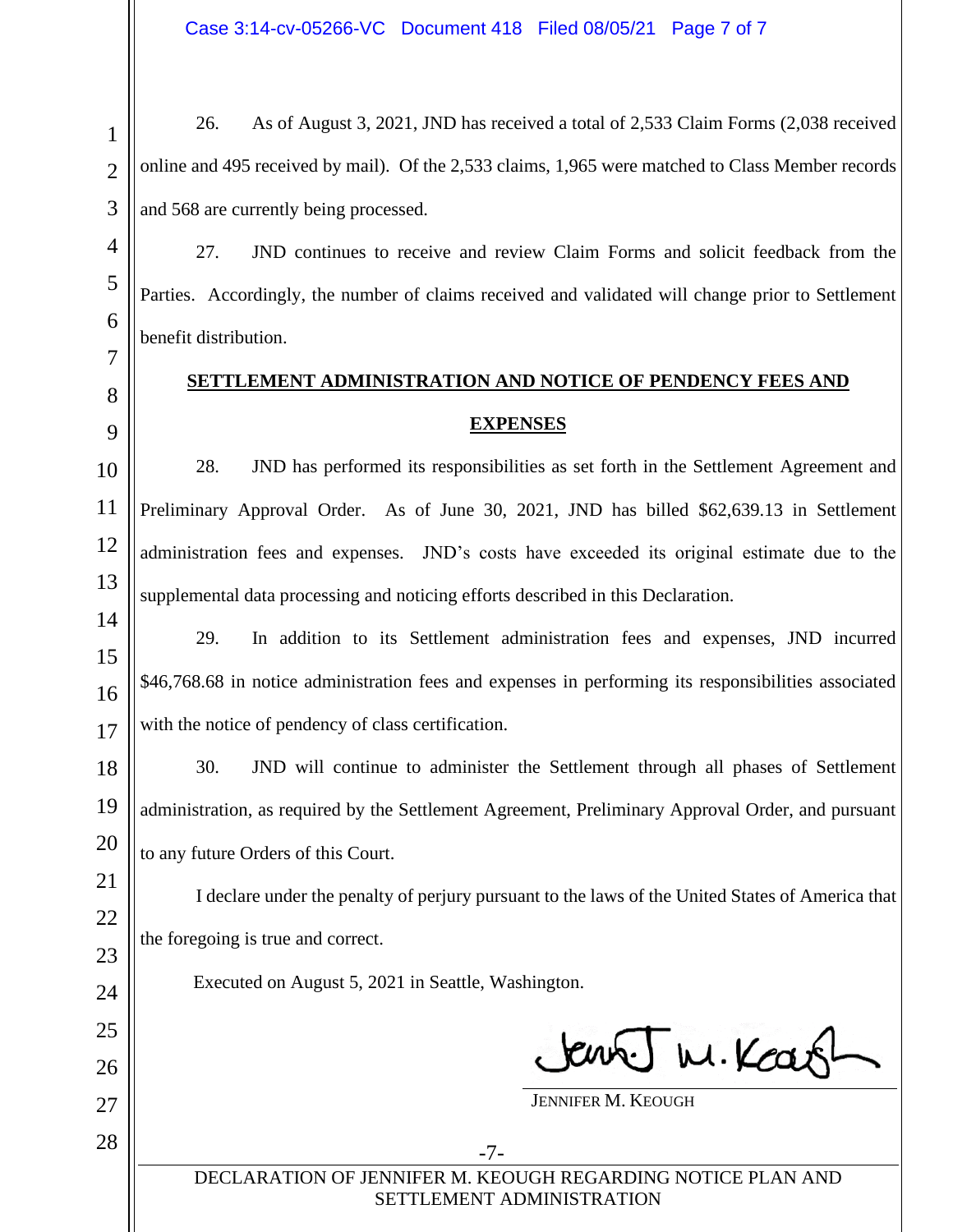Case 3:14-cv-05266-VC Document 418-1 Filed 08/05/21 Page 1 of 13

# **EXHIBIT A**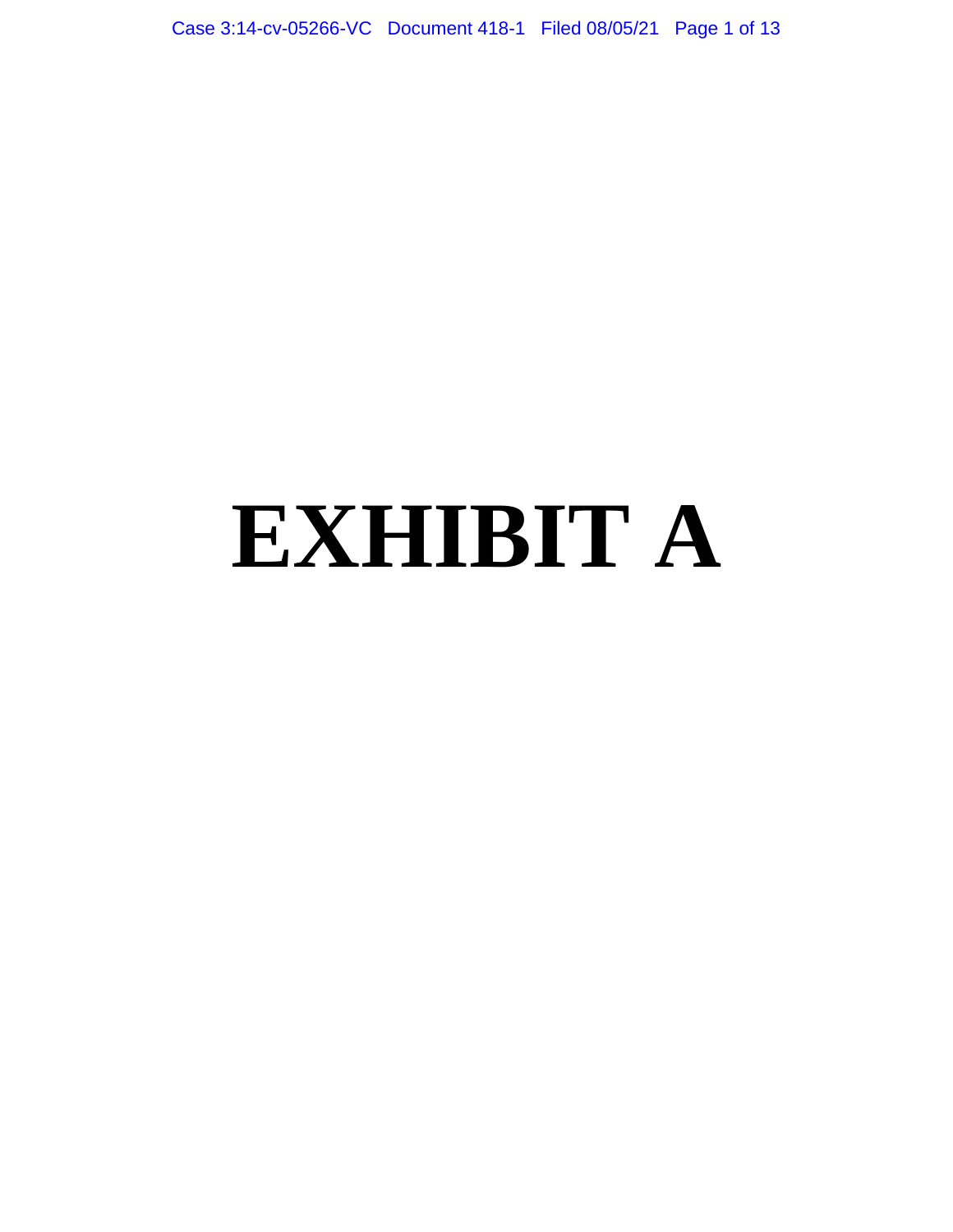From: info@CheckDiversionClassAction.com

To: [Email Address]

Re: Legal Notice of Check Diversion Class Action Settlement

# **NOTICE OF PROPOSED CLASS ACTION SETTLEMENT**

*Solberg et al. v. Victim Services, Inc, et al.*, No. 3:14-cv-05266-VC (U. S. District Court, Northern District of California)

## *This is not a collection notice or an attempt to collect a debt.*

# *If you received one or more letters about a check diversion program printed on California district attorney letterhead, you may get a payment from a class action settlement.*

The settlement resolves a lawsuit over whether Defendants National Corrective Group Inc., Victim Services, Inc., American Justice Solution, Inc., Birch Grove Holdings, Inc., Mats Jonsson, and Karl Thomas Jonsson violated the federal Fair Debt Collection Practices Act ("FDCPA") and the California Unfair Competition Law ("UCL"). Specifically, Plaintiffs allege that Defendants violated federal and California law by collecting and attempting to collect fees that were not permitted by law. Defendants deny all allegations made by the Plaintiffs. The Court has not decided that Defendants did anything wrong.

Defendants have agreed to pay a total of \$1,100,000 to settle the lawsuit. You must file a claim by visiting www.CheckDiversionClassAction.com by July 9, 2021 in order to get a payment.

For ease of reference, we are issuing you the following Claimant ID number, should you wish to communicate with us. You will also need the below Claimant ID if you wish to submit a claim or exclusion online.

## **Claimant ID: [JND Claimant ID]**

Am I a Class Member? You may be a member of the UCL Class if you were sent an initial collection demand on district attorney letterhead between September 1, 2011 and May 7, 2015, and later made a payment or payments to a "Bad Check Restitution Program." You may be a member of the FDCPA Class if, between December 1, 2013 and May 7, 2015, you were sent a collection demand on district attorney letterhead in connection with a check written for personal, family, or household purposes.

**What Does the Settlement Provide?** The Settlement requires the Defendants to pay \$1,100,000 into a settlement fund that will be used to pay the Class Representatives, the lawyers representing the class, the costs of issuing this notice and checks, and settlement awards to class members who file claims. You must file a claim to get a payment. If you are a member of the UCL Class, the amount you get from the Settlement will be based on the amount you paid in fees and how many people make claims. If you are a member of the FDCPA Class, you can make a claim for a share of the \$20,000 allocated to statutory damages, even if you paid no money to Defendants. The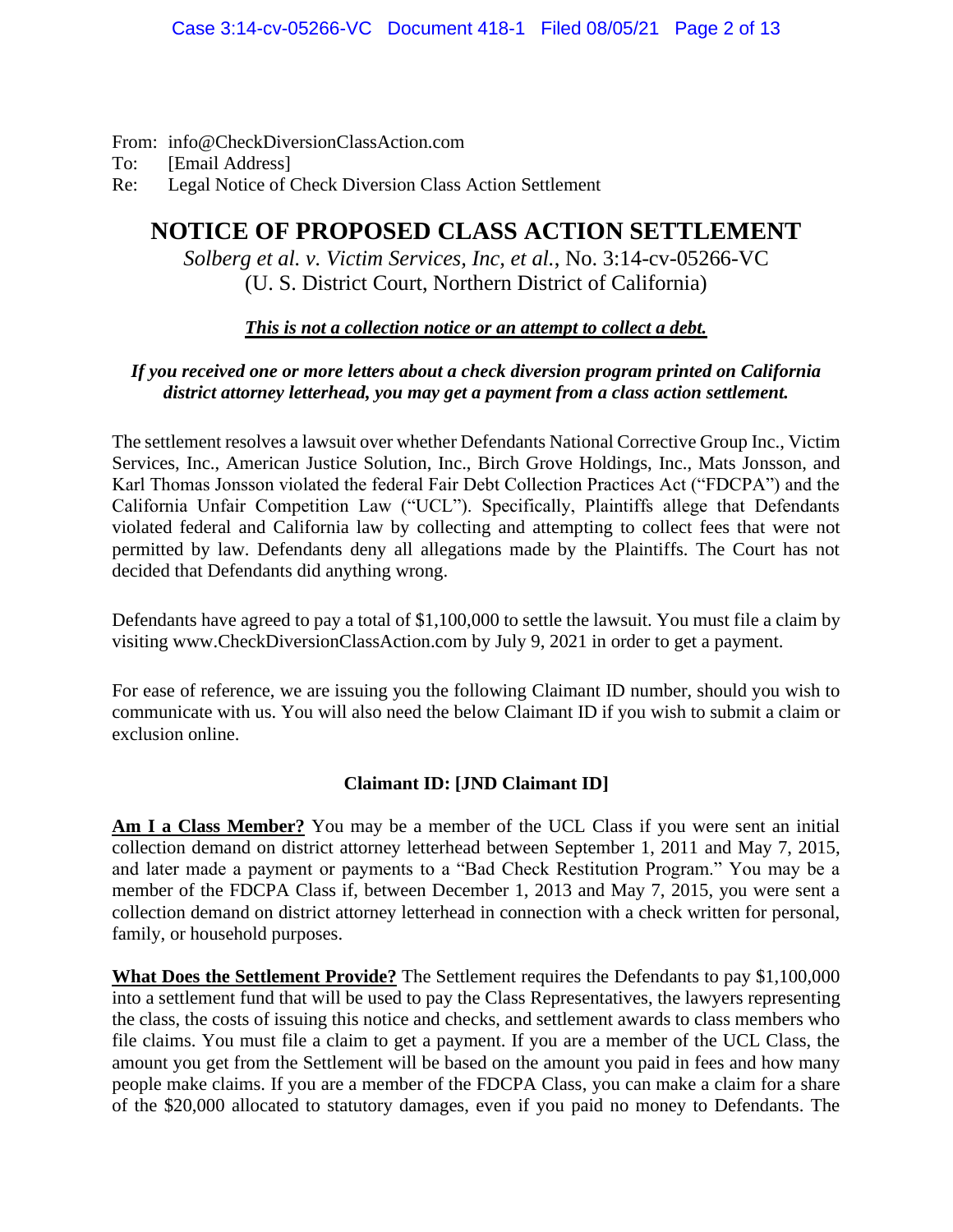lawyers for the Class will request payments from the fund of \$275,000 in attorneys' fees, \$135,000 in litigation costs, and \$3,000 for each Class Representative (\$9,000 total).

# **YOUR RIGHTS AND OPTIONS**

**Submit a claim by July 9, 2021.** This is the only way to get a payment. To submit a claim, visit www.CheckDiversionClassAction.com. Completing the form takes less than a minute. If you make a claim, you give up certain rights to sue the Defendants separately.

**Do Nothing.** Get no money from the settlement. Give up certain rights. If you do nothing, you will get no money from the settlement and you give up any rights to sue the Defendants for the same or similar legal claims based on the same set of facts as those alleged in this lawsuit. The Defendants are Victim Services, Inc., National Corrective Group, Inc., American Justice Solutions, Inc., Birch Grove Holdings, Inc., Mats Jonsson, and Karl Thomas Jonsson.

Ask to be Excluded by July 9, 2021. Opt out of this lawsuit. Get no benefits from it. Keep rights. This is the only option that allows you to sue the Defendants for the same or similar legal claims based on the same facts as those alleged in this lawsuit. You can either mail your exclusion request or submit it online. Your exclusion request must be postmarked or submitted online on or before July 9, 2021. If you mail your request, include your name, address, telephone number and the case name "*Solberg v. Victim Services, Inc*." To submit an exclusion request online or for more information about this case and opting out, visit www.CheckDiversionClassAction.com or call 1-855-349-7023.

**Object to the Settlement by July 9, 2021.** Stay in this lawsuit. File a written objection to the settlement with the Court or appear at the hearing. If you think the settlement should be rejected, you can tell the Court why you don't like the Settlement Agreement. The Court cannot change the settlement. You can still submit a claim if you file an objection, but you cannot exclude yourself and object. If the settlement is approved, you will be bound by the Settlement Agreement and you give up rights to sue the Defendants in this lawsuit separately based on the same facts. For instructions on how to file an objection, visit www.CheckDiversionClassAction.com.

### **Attend the Final Approval Hearing.** The hearing is scheduled for August 5, 2021 at

2 p.m. via Zoom. Any changes will be posted on the settlement website. If you do not exclude yourself, you may request to speak at the Final Fairness Hearing. YOU ARE NOT REQUIRED TO ATTEND THE HEARING TO RECEIVE BENEFITS FROM THE SETTLEMENT. For instructions on speaking at the hearing, please visit the settlement website www.CheckDiversionClassAction.com.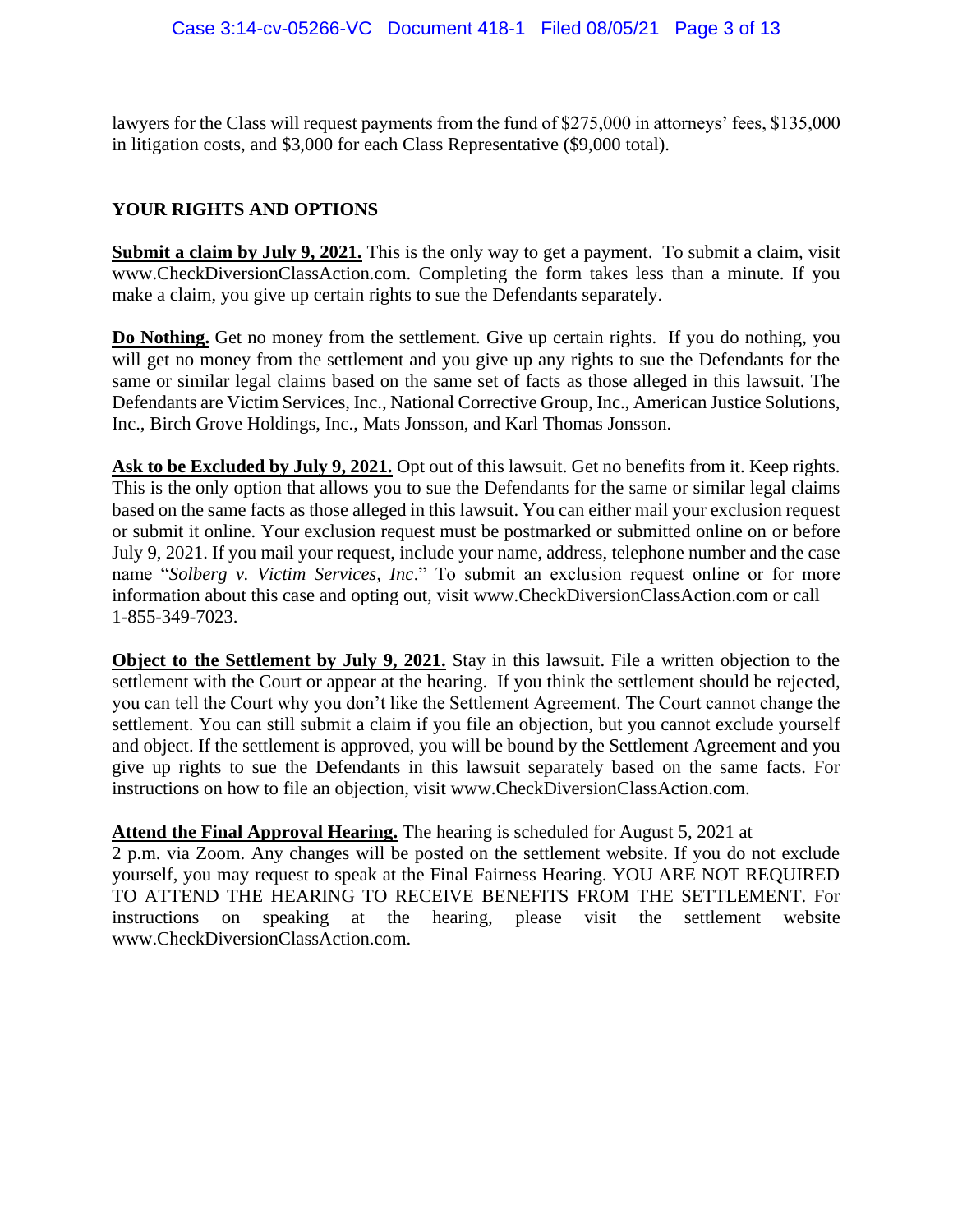Case 3:14-cv-05266-VC Document 418-1 Filed 08/05/21 Page 4 of 13

# **EXHIBIT B**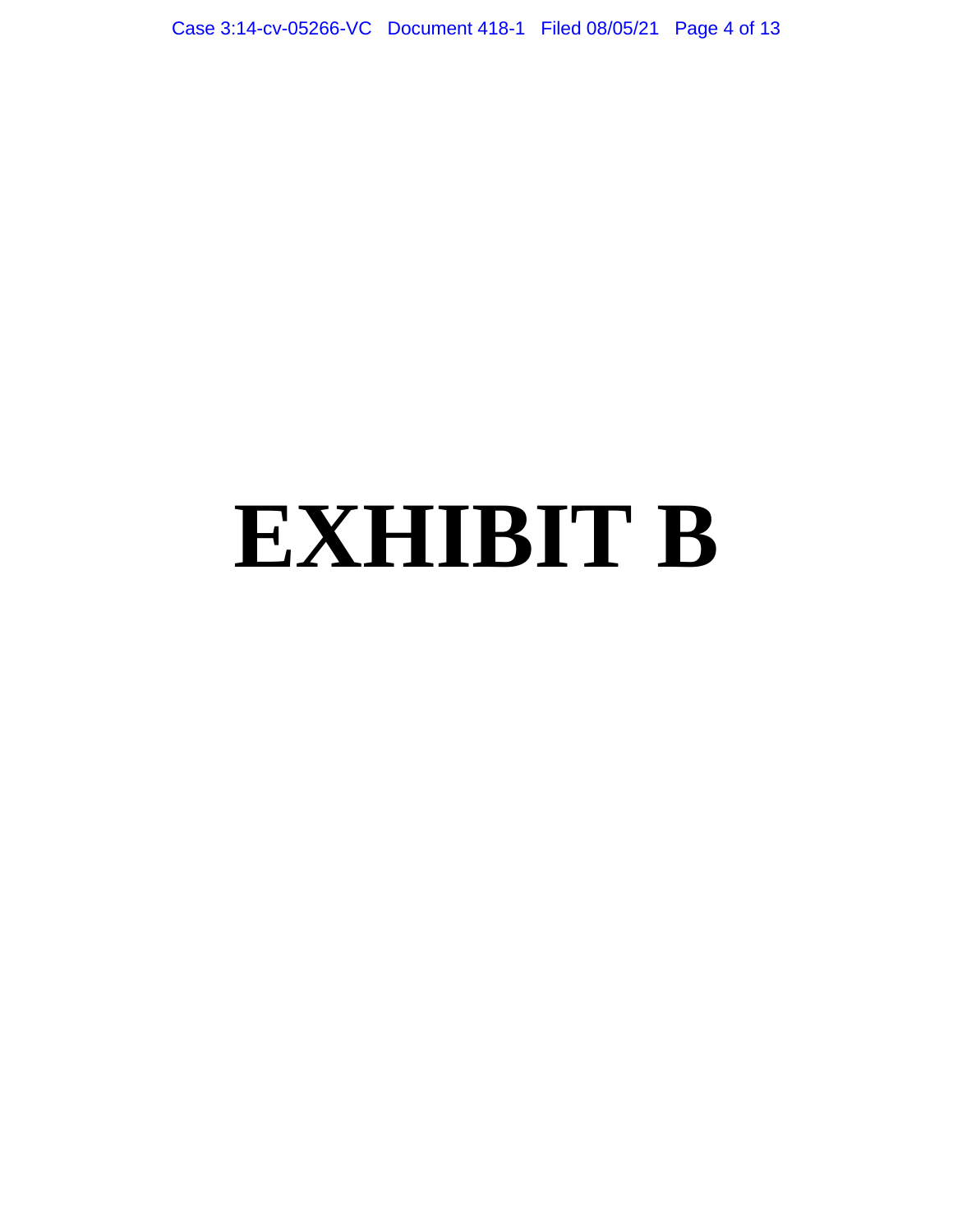# <u>A COSA AuthoReDh Shorloon Do</u>quence 118-1 Filed 08/05/21 Page 5 of 13

*This is not a collection notice or an attempt to collect a debt.*

#### **If you received one or more letters about a check diversion program printed on California district attorney letterhead, you may get a payment from a class action settlement.**

The case is *Solberg et al. v. Victim Services, Inc, et al.*, No. 3:14-cv-05266-VC (U. S. District Court, Northern District of California).

The settlement resolves a lawsuit over whether Defendants National Corrective Group Inc., Victim Services, Inc., American Justice Solution, Inc., Birch Grove Holdings, Inc., Mats Jonsson, and Karl Thomas Jonsson violated the federal Fair Debt Collection Practices Act ("FDCPA") and the California Unfair Competition Law ("UCL"). Specifically, Plaintiffs allege that Defendants violated federal and California law by collecting and attempting to collect fees that were not permitted by law. Defendants deny all allegations made by the Plaintiffs. The Court has not decided that Defendants did anything wrong.

Defendants have agreed to pay a total of \$1,100,000 to settle the lawsuit. **You must file a claim by visitin[g www.CheckDiversionClassAction.com](http://www.checkdiversionclassaction.com/) by July 9, 2021 in order to get a payment.**

c/o JND Legal Administration P.O. Box 91400 Seattle, WA 98111 *Return Service Requested*

#### «Barcode»

Postal Service: Please do not mark barcode

#### **CLAIMANT ID: «CLAIMANT ID»**

«First1» «Last1» «CO» «Addr1» «Addr2» «City», «ST» «Zip» «Country»

> **This Notice is only a summary. Details about the lawsuit can be found on the website: www.CheckDiversionClassAction.com Please do not contact the Court.**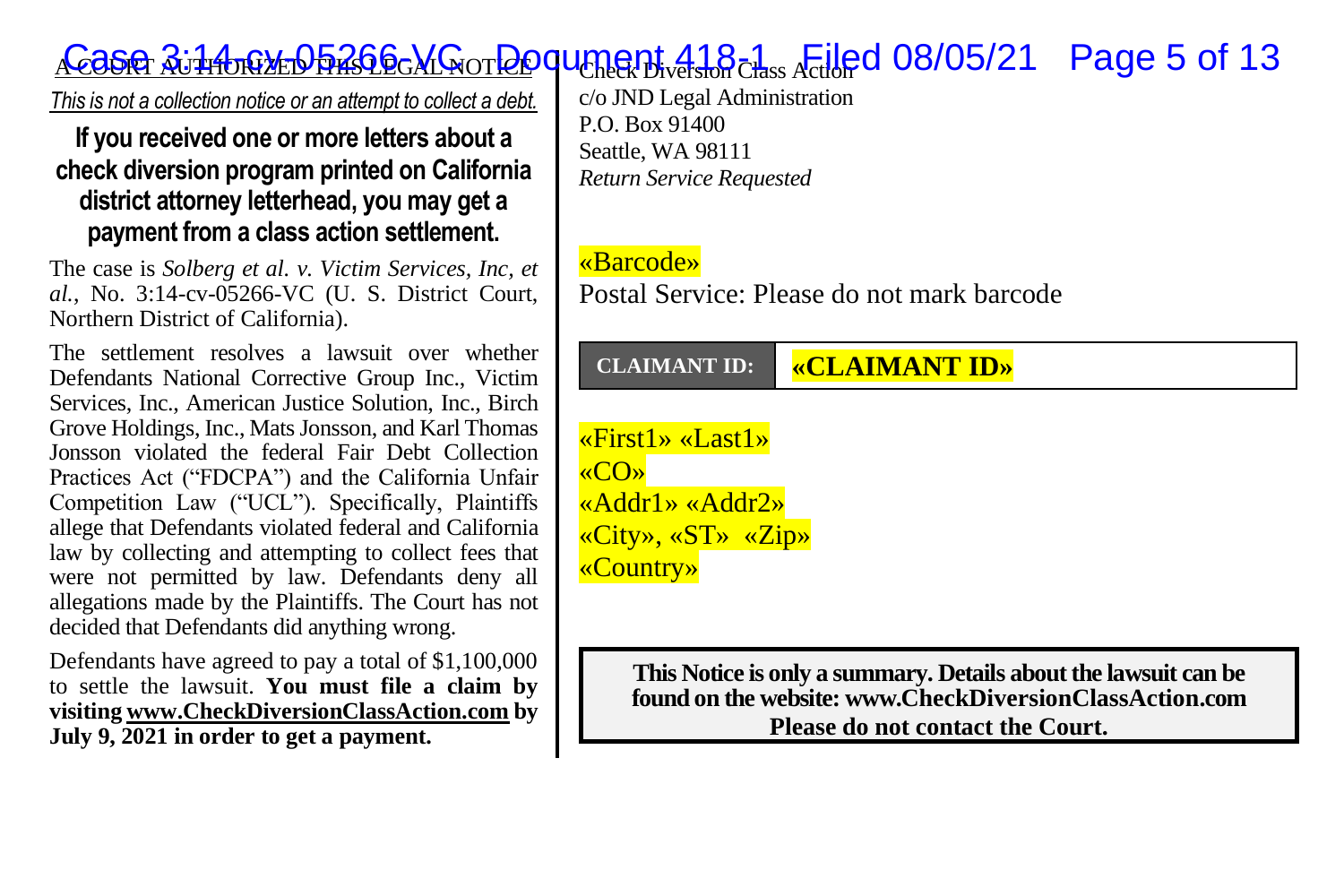### **WHO ISA CLASS MEMBER:**6 Gou/dox be <mark>Docoum ent UCL</mark> Bask if y<mark>ou were to B/O5/21</mark> coller @gg@nfodorf district

attorney letterhead between September 1, 2011 and May 7, 2015, and later made a payment or payments to a "Bad Check Restitution Program." You may be a member of the FDCPA Class if, between December 1, 2013 and May 7, 2015, you were sent a collection demand on district attorney letterhead in connection with a check written for personal, family, or household purposes.

**WHAT DOES THE SETTLEMENT PROVIDE?** The Settlement requires the Defendants to pay \$1,100,000 into a settlement fund that will be used to pay the Class Representatives, the lawyers representing the class, the costs of issuing this notice and checks, and settlement awards to class members who file claims. **You must file a claim to get a payment**. If you are a member of the UCL Class, the amount you get from the Settlement will be based on the amount you paid in fees and how many people make claims. If you are a member of the FDCPA Class you can make a claim for a share of the \$20,000 allocated to statutory damages, even if you paid no money to Defendants. The lawyers for the Class will request payments from the fund of \$275,000 in attorneys' fees, \$135,000 in litigation costs, and \$3,000 for each Class Representative (\$9,000 total).

#### **YOUR RIGHTS AND OPTIONS**

**Submit a claim by 7/9/2021.** This is the only way to get a payment. To submit a claim, visit www.CheckDiversionClassAction.com. Completing the form takes less than a minute. If you make a claim, you give up certain rights to sue the Defendants separately.

**Do Nothing.** Get no money from the settlement. Give up certain rights. If you do nothing, you will get no money from the settlement and you give up any rights to sue the Defendants for the same or similar legal claims based on the same set of facts as those alleged in this lawsuit. The Defendants are Victim Services, Inc., National Corrective Group, Inc., American Justice Solutions, Inc., Birch Grove Holdings, Inc., Mats Jonsson, and Karl Thomas Jonsson.

Ask to be Excluded by 7/9/2021. Opt out of this lawsuit. Get no benefits from it. Keep rights. This is the only option that allows you to sue the Defendants for the same or similar legal claims based on the same facts as those alleged in this lawsuit. You can either mail your exclusion request or submit it online. Your exclusion request must be postmarked or submitted online on or before July 9, 2021. If you mail your request, include your name, address, telephone number and the case name "*Solberg v. Victim Services, Inc*." To submit an exclusion request online or for more information about this case and opting out, visit www.CheckDiversionClassAction.com or call 1-855-349-7023.

**Object to the Settlement by 7/9/2021.** Stay in this lawsuit. File a written objection to the settlement with the Court or appear at the hearing. If you think the settlement should be rejected, you can tell the Court why you don't like the Settlement Agreement. The Court cannot change the settlement. You can still submit a claim if you file an objection, but you cannot exclude yourself and object. If the settlement is approved, you will be bound by the Settlement Agreement and you give up rights to sue the Defendants in this lawsuit separately based on the same facts. For instructions on how to file an objection, visit www.CheckDiversionClassAction.com.

**Attend the Final Approval Hearing.** The hearing is scheduled for August 5, 2021 at 2 p.m. via Zoom. Any changes will be posted on the settlement website. If you do not exclude yourself, you may request to speak at the Final Fairness Hearing. YOU ARE NOT REQUIRED TO ATTEND THE HEARING TO RECEIVE BENEFITS FROM THE SETTLEMENT. For instructions on speaking at the hearing, visit the settlement website www.CheckDiversionClassAction.com.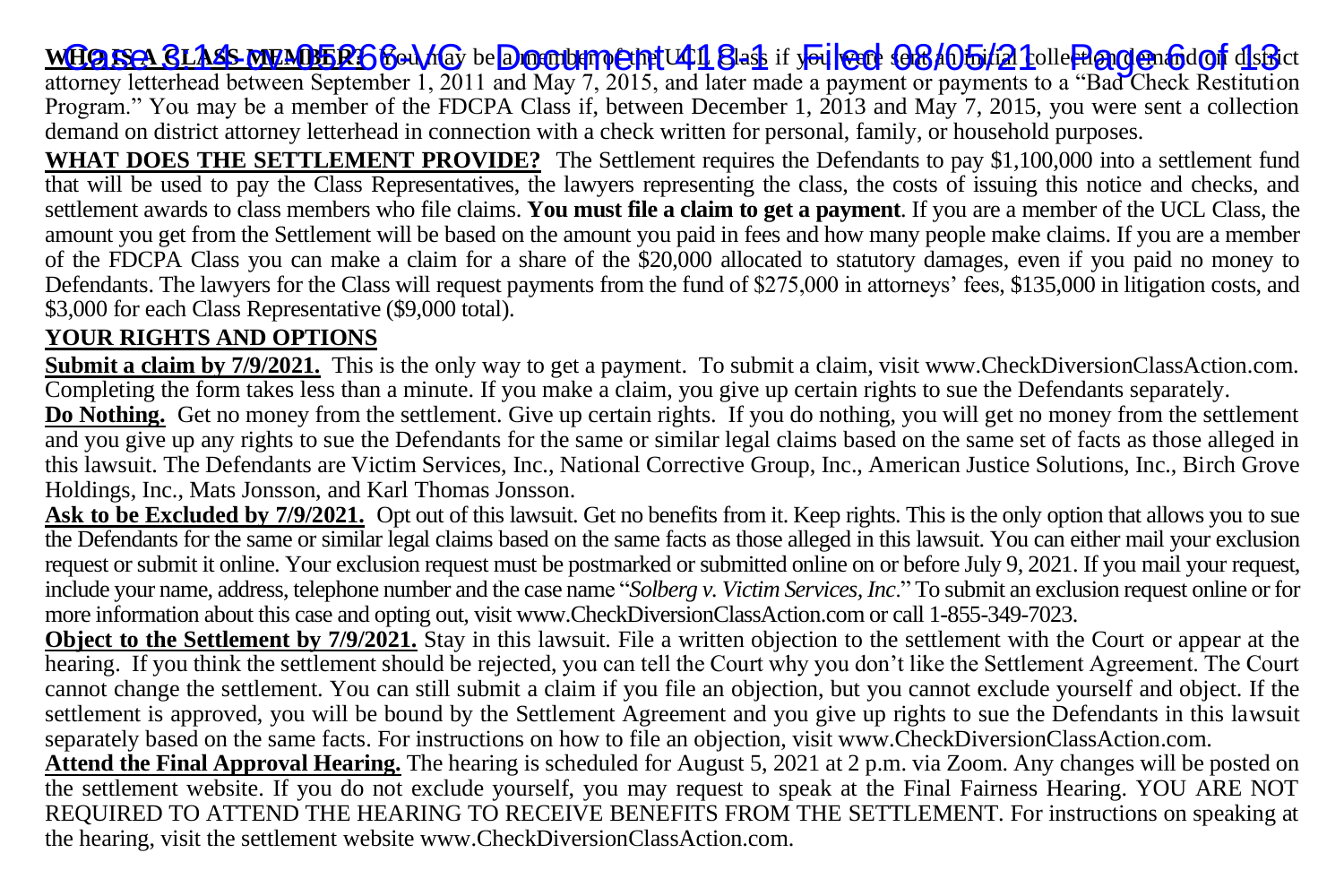Case 3:14-cv-05266-VC Document 418-1 Filed 08/05/21 Page 7 of 13

# **EXHIBIT C**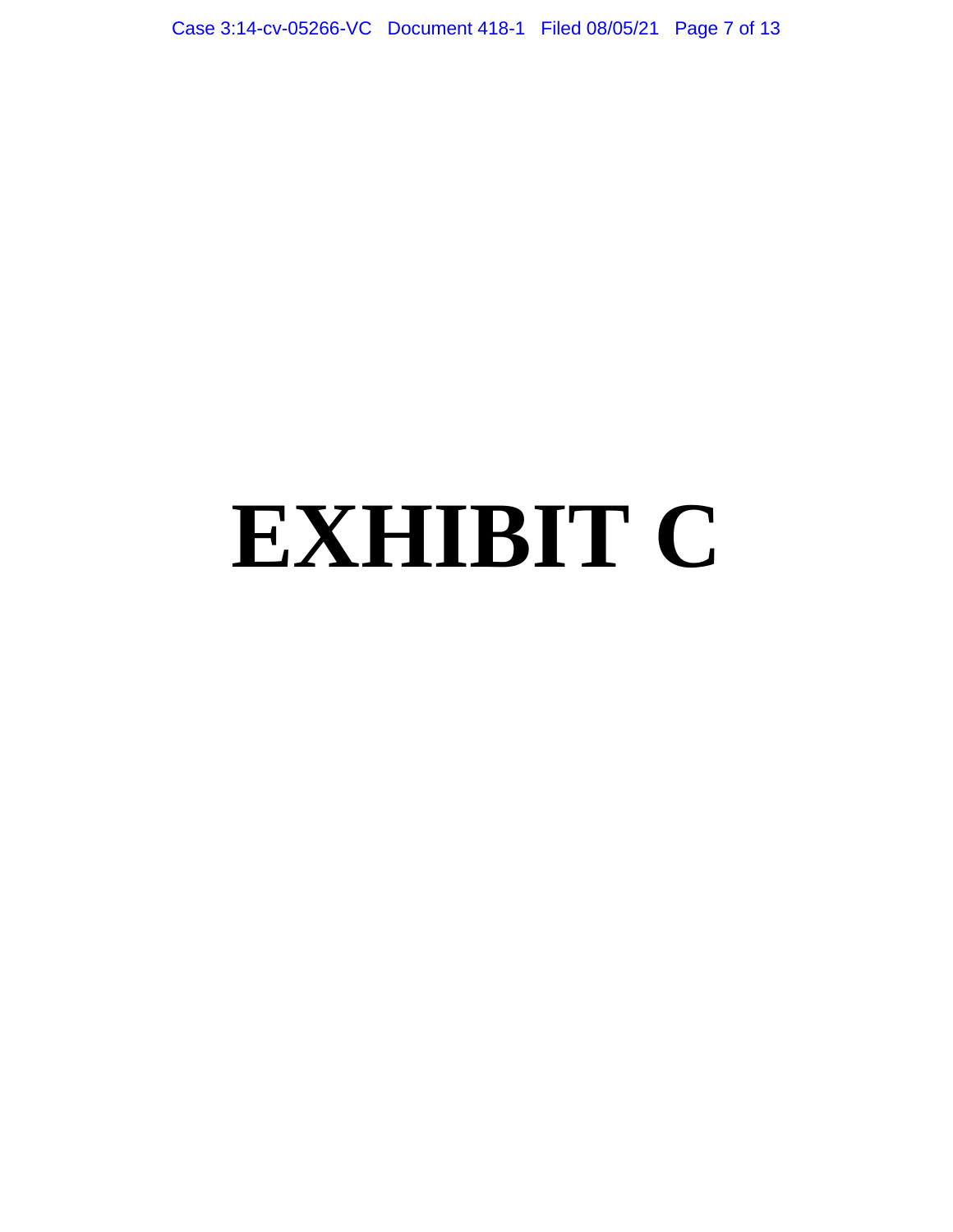#### A COURT AUTHORIZED THIS LEGAL NOTICE *A* Cacus Av The Rice of the **Accord Case of Accord State** 1 collect a debt.<br>This is not a collection notice or an attempt to collect a debt.

**If you received one or more letters about a check diversion program printed on California district attorney letterhead, you may get a payment from a class action settlement.**

The case is *Solberg et al. v. Victim Services, Inc, et al.*, No. 3:14-cv-05266-VC (U. S. District Court, Northern District of California).

The settlement resolves a lawsuit over whether Defendants National Corrective Group Inc., Victim Services, Inc., American Justice Solution, Inc., Birch Grove Holdings, Inc., Mats Jonsson, and Karl Thomas Jonsson violated the federal Fair Debt Collection Practices Act ("FDCPA") and the California Unfair Competition Law ("UCL"). Specifically, Plaintiffs allege that Defendants violated federal and California law by collecting and attempting to collect fees that were not permitted by law. Defendants deny all allegations made by the Plaintiffs. The Court has not decided that Defendants did anything wrong.

Defendants have agreed to pay a total of \$1,100,000 to settle the lawsuit. **You must file a claim by visitin[g www.CheckDiversionClassAction.com](http://www.checkdiversionclassaction.com/) by August 16, 2021 in order to get a payment.**

Check Diversion Class Action c/o JND Legal Administration P.O. Box 91400 Seattle, WA 98111 *Return Service Requested*

**CLAIMANT ID:**

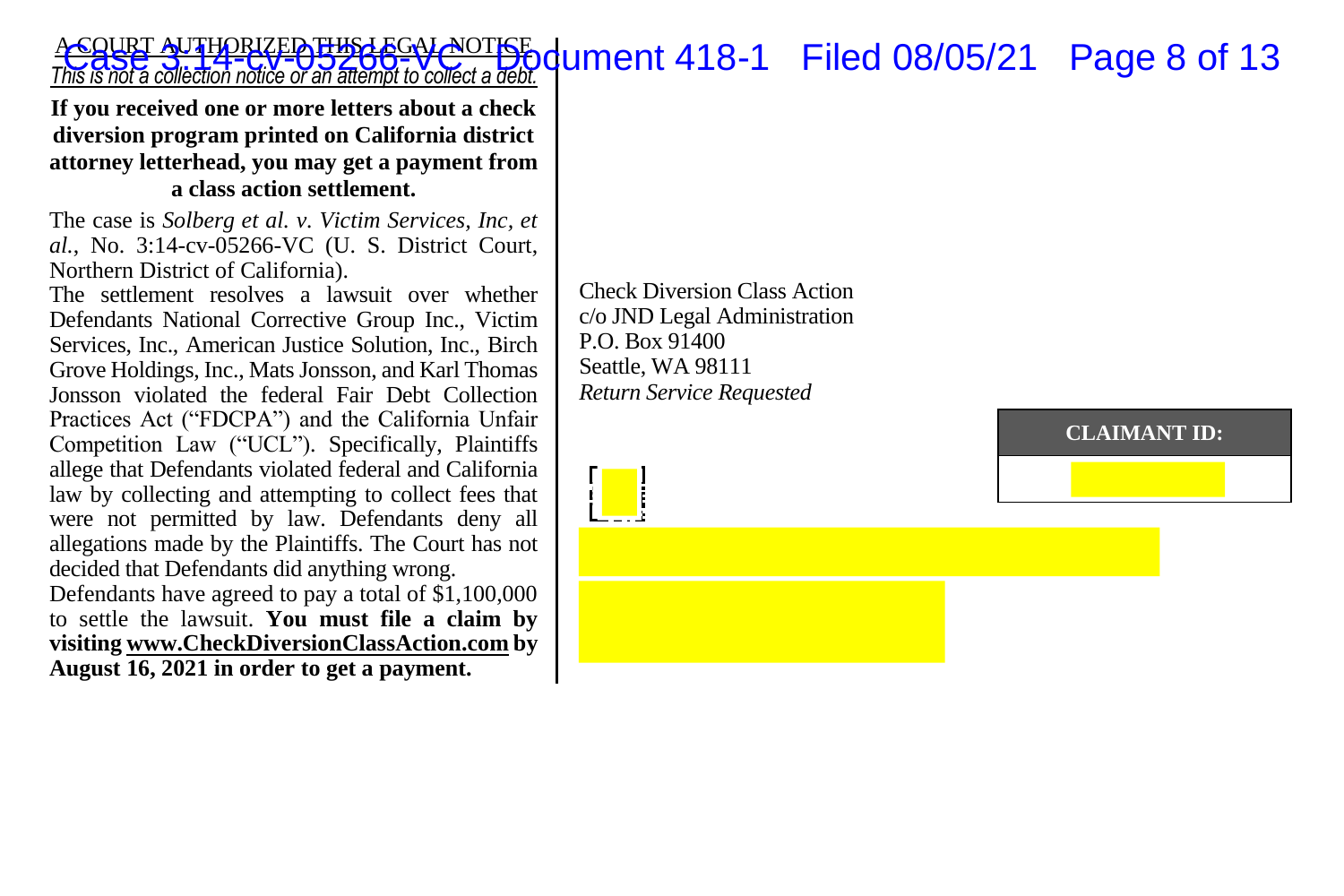WHO ISA GLASS MEMBERG God how be <mark>Docoument 41 Bask if you leed OB/O5/21</mark> colle <mark>Rogge</mark>n God of district attorney letterhead between September 1, 2011 and May 7, 2015, and later made a payment or payments to a "Bad Check Restitution Program." You may be a member of the FDCPA Class if, between December 1, 2013 and May 7, 2015, you were sent a collection demand on district attorney letterhead in connection with a check written for personal, family, or household purposes. **WHAT DOES THE SETTLEMENT PROVIDE?** The Settlement requires the Defendants to pay \$1,100,000 into a settlement fund that will be used to pay the Class Representatives, the lawyers representing the class, the costs of issuing this notice and checks, and settlement awards to class members who file claims. **You must file a claim to get a payment**. If you are a member of the UCL Class, the amount you get from the Settlement will be based on the amount you paid in fees and how many people make claims. If you are a member of the FDCPA Class you can make a claim for a share of the \$20,000 allocated to statutory damages, even if you paid no money to Defendants. The lawyers for the Class will request payments from the fund of \$275,000 in attorneys' fees, \$135,000 in litigation costs, and \$3,000 for each Class Representative (\$9,000 total).**YOUR RIGHTS AND OPTIONS Submit a claim by 8/16/2021.** This is the only way to get a payment. To submit a claim, visit www.CheckDiversionClassAction.com. Completing the form takes less than a minute. If you make a claim, you give up certain rights to sue the Defendants separately. **Do Nothing.** Get no money from the settlement. Give up certain rights. If you do nothing, you will get no money from the settlement and you give up any rights to sue the Defendants for the same or similar legal claims based on the same set of facts as those alleged in this lawsuit. The Defendants are Victim Services, Inc., National Corrective Group, Inc., American Justice Solutions, Inc., Birch Grove Holdings, Inc., Mats Jonsson, and Karl Thomas Jonsson. **Ask to be Excluded by 8/16/2021.** Opt out of this lawsuit. Get no benefits from it. Keep rights. This is the only option that allows you to sue the Defendants for the same or similar legal claims based on the same facts as those alleged in this lawsuit. You can either mail your exclusion request or submit it online. Your exclusion request must be postmarked or submitted online on or before August 16, 2021. If you mail your request, include your name, address, telephone number and the case name "*Solberg v. Victim Services, Inc*." To submit an exclusion request online or for more information about this case and opting out, visit www.CheckDiversionClassAction.com or call 1-855-349-7023. **Object to the Settlement by 8/16/2021.** Stay in this lawsuit. File a written objection to the settlement with the Court or appear at the hearing. If you think the settlement should be rejected, you can tell the Court why you don't like the Settlement Agreement. The Court cannot change the settlement. You can still submit a claim if you file an objection, but you cannot exclude yourself and object. If the settlement is approved, you will be bound by the Settlement Agreement and you give up rights to sue the Defendants in this lawsuit separately based on the same facts. For instructions on how to file an objection, visit www.CheckDiversionClassAction.com. **Attend the Final Approval Hearing.** The hearing is scheduled for August 19, 2021 at 2 p.m. via Zoom. Any changes will be posted on the settlement website. If you do not exclude yourself, you may request to speak at the Final Fairness Hearing. YOU ARE NOT REQUIRED TO ATTEND THE HEARING TO RECEIVE BENEFITS FROM THE SETTLEMENT. For instructions on speaking at the hearing, visit the settlement website [www.CheckDiversionClassAction.com.](http://www.checkdiversionclassaction.com/)

*This Notice is only a summary. Details about the lawsuit can be found on the website: www.CheckDiversionClassAction.com Please do not contact the Court.*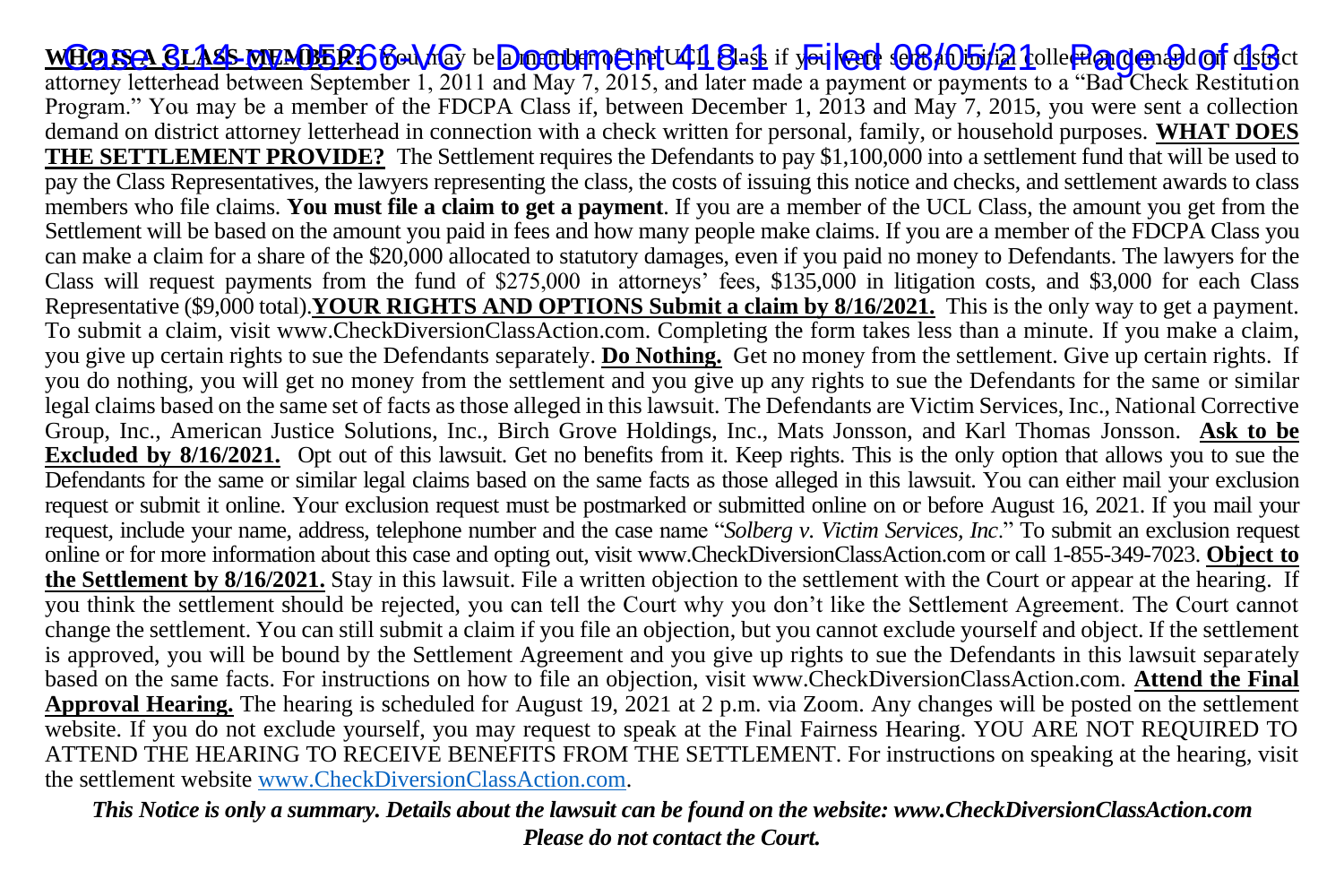Case 3:14-cv-05266-VC Document 418-1 Filed 08/05/21 Page 10 of 13

# **EXHIBIT D**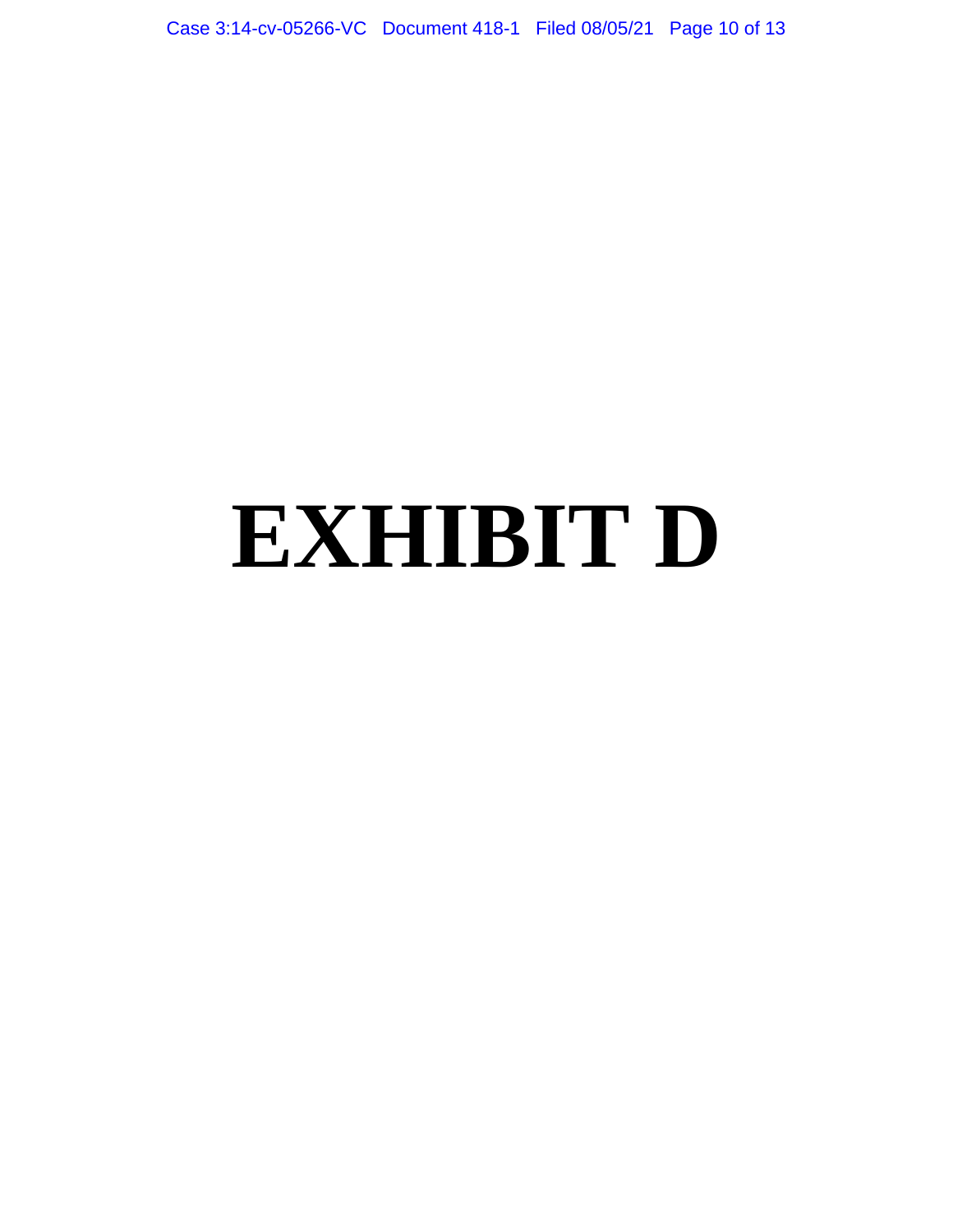

# **CHECK DIVERSION CLASS ACTION (CASE NO. 3:14-CV-05266-VC)**

# **TIMELY AND VALID EXCLUSIONS**

|    | <b>UNIQUE ID</b> | <b>NAME</b>          | CITY/STATE        | <b>E-SUBMISSION/POSTMARK DATE</b> |
|----|------------------|----------------------|-------------------|-----------------------------------|
| ∸. | 39570084         | James Elton Perry Jr | Fontana, CA       | 5/14/2021                         |
| ـ. | 36130506         | Henry Gambing        | San Francisco, CA | 5/14/2021                         |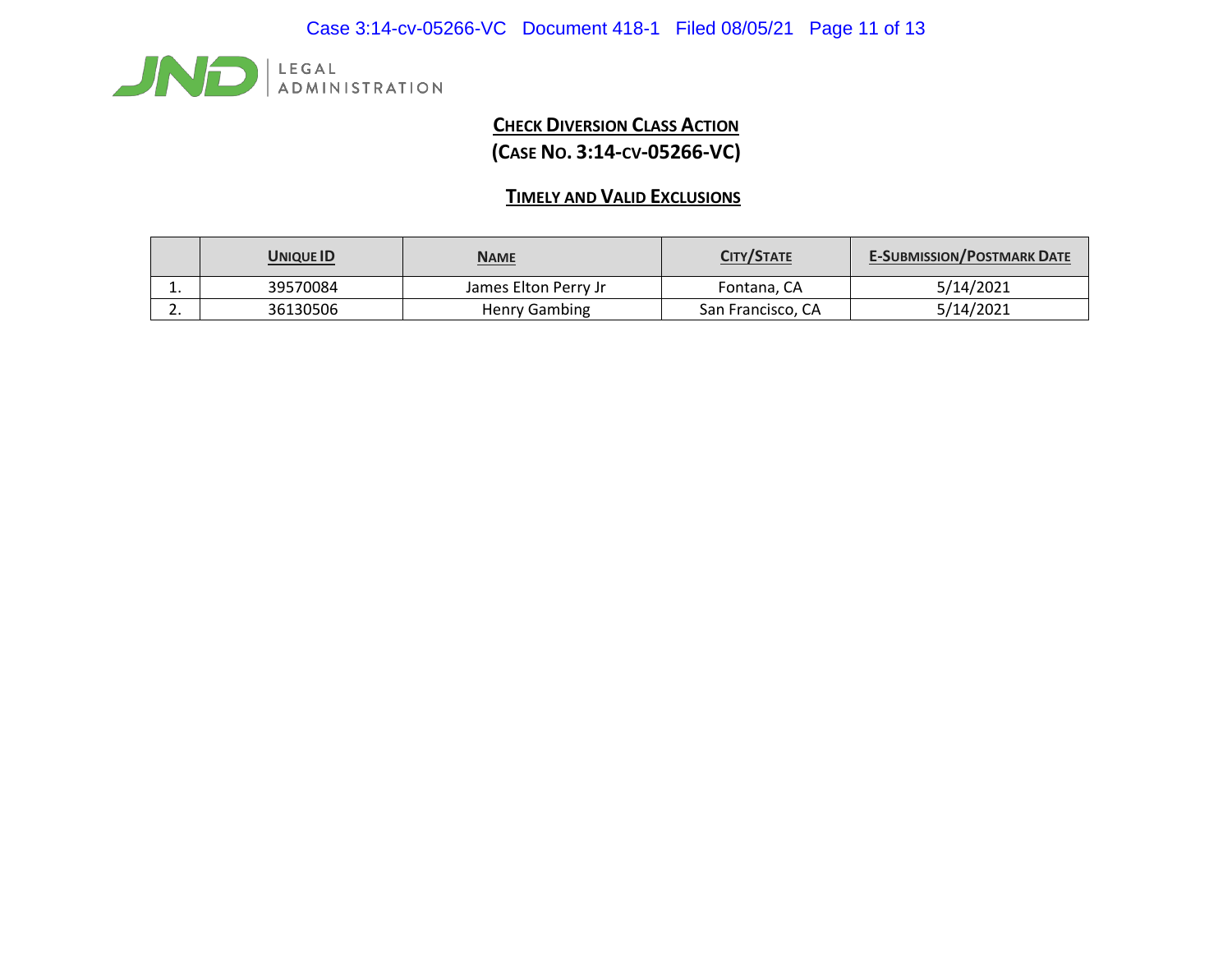Case 3:14-cv-05266-VC Document 418-1 Filed 08/05/21 Page 12 of 13

# **EXHIBIT E**